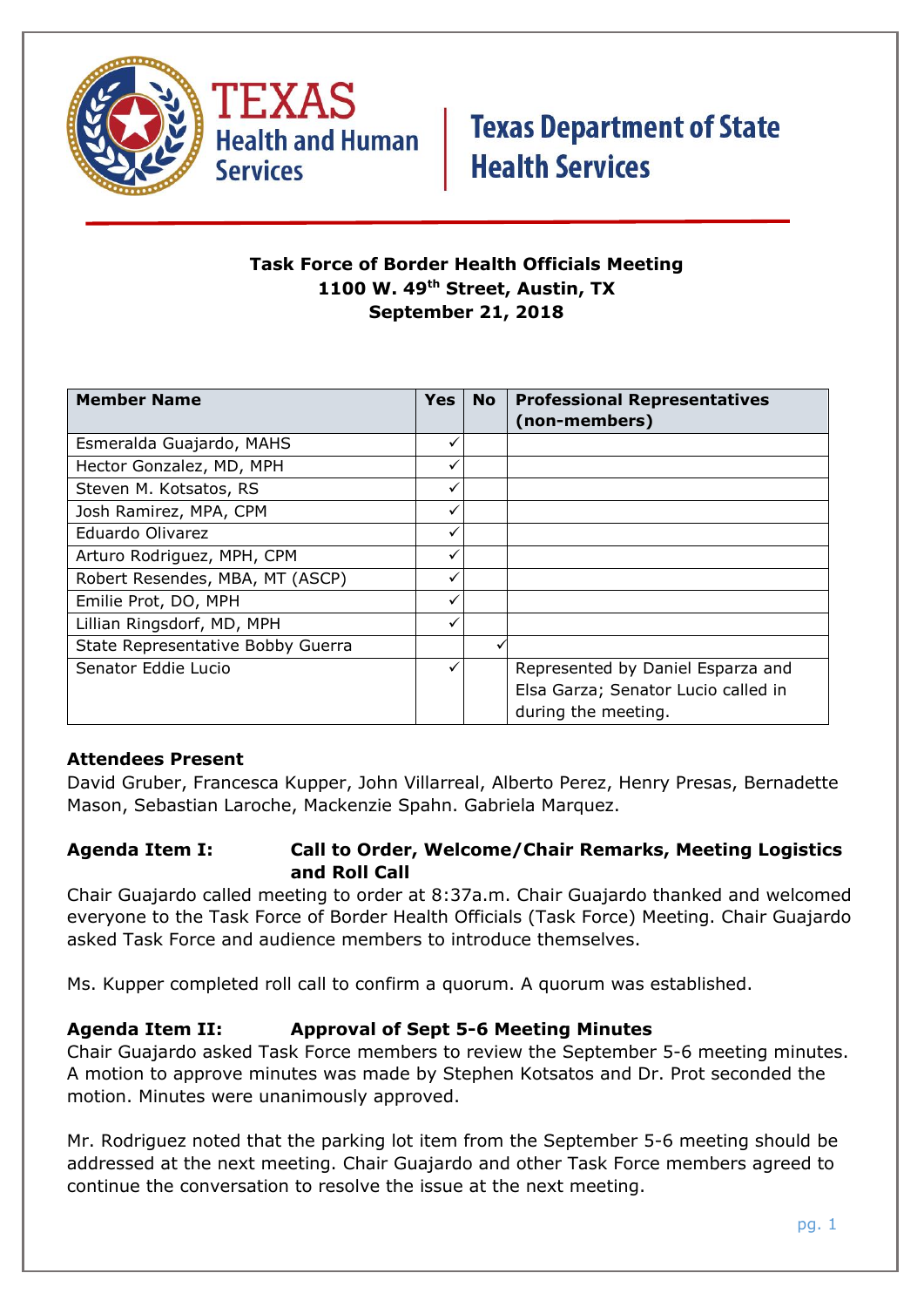



### **Agenda Item III: Convene workgroups to review prioritized recommendations and narratives**

Chair Guajardo and other Task Force members discussed the status of different workgroup recommendations. The decision was made for Environmental Health and Border Public Health Infrastructure Workgroups to meet separately to discuss recommendation edits.

Workgroups reconvened at 10:18 am to finalize recommendation language.

### **Agenda Item IV: Reporting proposed recommendations for November 1, 2018 Report**

Chair Guajardo and Ms. Kupper asked workgroup leaders to report on the recommendations and narrative discussion language. Each workgroup leader read the proposed language for Task Force member input to be inserted in the final November 1st Report.

#### Communicable Diseases

Dr. Prot reported the recommendation/discussion language for the Communicable Diseases Workgroup. John Villarreal conducted live edits for Task Force members to view on screen, discuss and further edit as necessary. Dr. Prot stated that she would alter the discussion portion of the recommendation and provide final edited language during agenda item VII.

Ms. Kupper, John Villarreal, Chair Guajardo and other Task Force members discussed issues of final recommendations being posted for public view.

### Maternal Child Health

Dr. Ringsdorf reported the recommendation/discussion language for the Maternal Child Health Workgroup. Task Force Members offered input and John Villarreal continued to conduct live edits on screen. Dr. Ringsdorg would make final edits and forward to Mr. Villarreal for final review during agenda item VII.

### **Agenda Item V: Lunch Break**

The break was taken at 12:25pm and the meeting reconvened at 12:55pm. Dr. Hellerstedt joined Task Force members for lunch and expressed his appreciation of their time and dedication to Border Public Health.

### **(Continuation of Agenda item IV)**

#### Chronic Diseases

Dr. Prot reported on the Chronic Diseases Workgroup. She discussed revisions to the language with Task Force members for input. Mr. Villarreal conducted live changes on screen to reflect revisions.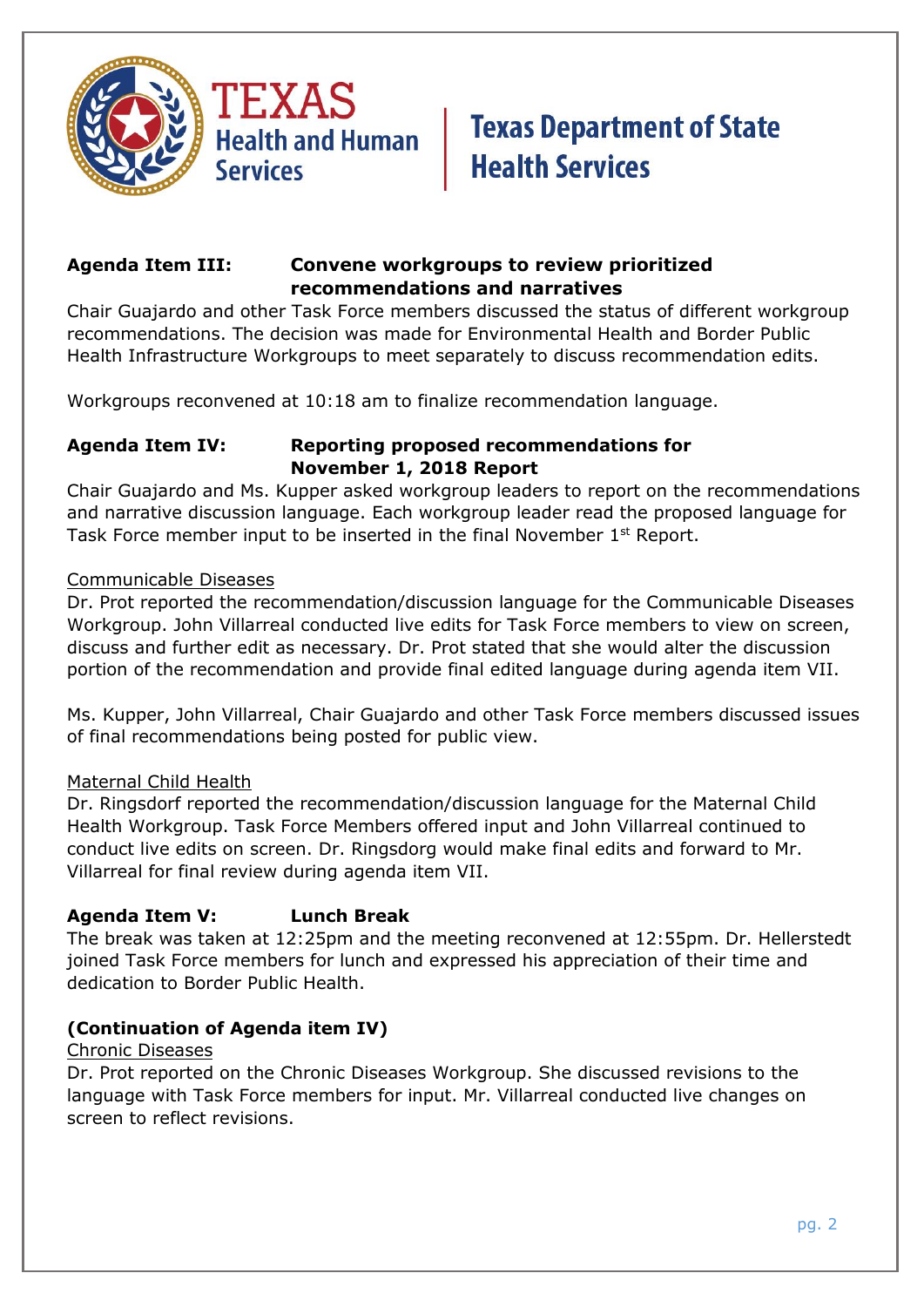

### Environmental Health

Dr. Gonzalez reported on the edits proposed for the Chronic Diseases Workgroup. Task Force members provided input. He then proceeded to report on Environmental Health Recommendations and discussion narratives were edited.

#### Border Public Health Infrastructure

Chair Guajardo reported on the edits for the Border Public Health Infrastructure Workgroup. Mr. Villarreal conducted live edits to reflect Task Force members' input. Dr. Gonzalez raised the issue of "Access to Care" with Task Force members stating that it was a long-term issue to be referenced in the final report.

### **Agenda Item VI: Final review of proposed recommendations**

Workgroup leaders will send any final changes to Mr. Villarreal, which will reflect final review of each recommendation and discussion narratives based on the editing process of Agenda Item IV. Chair Guajardo gave Task Force members the opportunity to read the recommendations as a final review or approve them, based on all revisions from Agenda Item IV. She also gave the option of having Task Force member propose a motion to approve the recommendations based on the work conducted throughout today's meeting.

### **Agenda Item VII: Approval of final recommendations**

A motion was made by Mr. Rodriguez and seconded by Mr. Resendes. Ms. Kupper conducted a roll call vote to officially approve the recommendations. Task Force members unanimously voted to approve the recommendations.

Chair Guajardo asked Mr. Villarreal to send the final report template including the recommendations. Mr. Villarreal stated that he would do so after receiving language from Dr. Prot, Dr. Ringsdorf and Chair Guajardo that same afternoon. Mr. Villarreal stated that he'd send Chair Guajardo the Final Report by Tuesday, September 25, 2018.

Chair Guajardo mentioned the plan to have a Task Force call-in meeting on Monday, October 1. Mr. Villarreal referenced the possibility of having Task Force members transfer final authority to approve the final report to the Chair. Ms. Kupper clarified that Task Force members voted to approve the recommendations, not the final report, including the recommendations.

Ms. Kupper asked Task Force members to share their preference for conducting a call-in meeting on October 1 or to pre-approve the final report with the recommendations discussed in today's meeting. Some Task Force members mentioned that they would not be available on October 1. Dr. Prot proposed a motion to have Chair Guajardo and Dr. Gonzalez have final approval of the final report, including Task Force recommendations. Chair Guajardo acknowledged the motion made by Dr. Prot and asked for a second. Mr. Kotsatos seconded the motion. In the past, Dr. Gonzalez stated that recommendations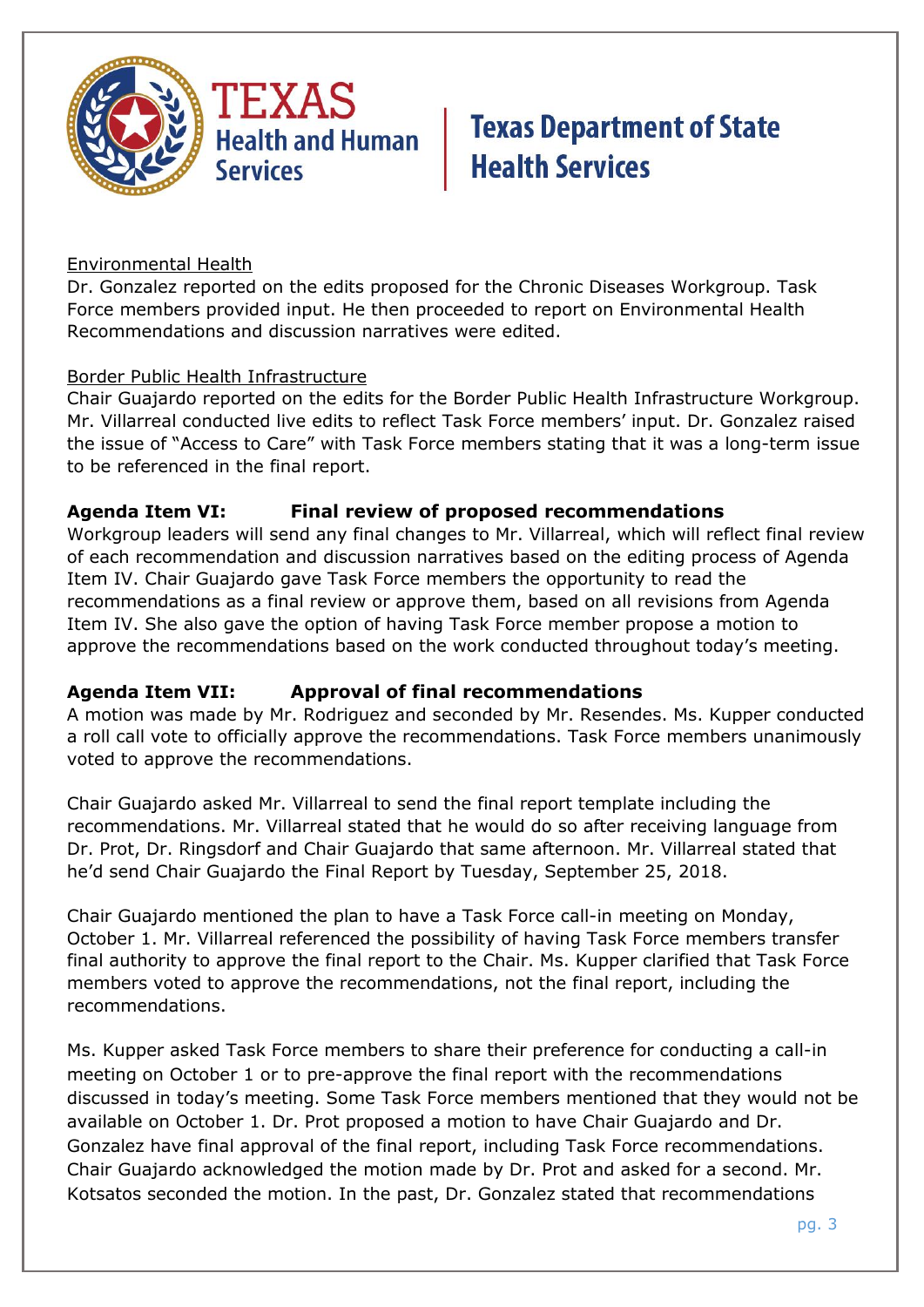

could be treated as a "living document," with flexibility to provide updates/revisions to Border Public Health issues in the future. Ms. Kupper conducted a roll call vote. Task Force members unanimously decided to have Chair Guajardo and Vice Chair Gonzalez to approve the final report with recommendations.

Final Recommendations are highlighted below:

In the first year, the Task Force of Border Health Officials (Task Force) completed strategic planning and reviewed border health data that led to the formation of five border health workgroups, as follows:

Border Public Health Infrastructure Communicable Diseases Environmental Health Chronic Diseases Maternal and Child Health

Within the five workgroup areas, the Task Force has developed specific problem statements and improvement theories that will serve as the basis for the recommendations report, due by November 1 of each even-numbered year, and ongoing deliberations related to major public health issues affecting the border region. The recommendations developed by the Task Force are outlined in the subsequent pages.

Additionally, the Task Force worked closely with DSHS' Office of Border Public Health. The Task Force values this partnership and looks forward to initiating three plans of action as mutual endeavors that will positively impact public health throughout the border region.

- **The expansion of mosquito surveillance and insecticide resistance testing project from Brownsville to El Paso.** This includes support to local public health departments to increase community awareness and education related to mosquito vector control.
- **A request to the Centers for Disease Control and Prevention (CDC) to expand Border Infectious Disease (BIDS) projects border-wide.** This would include support to sister-city binational health councils to establish Binational Epi & Surveillance Teams (BEST) Groups to exchange heath data/information with Mexico.
- **The establishment of a Border Community Health Worker/Promotores Training Center.** This training center will address Task Force recommendations (i.e.,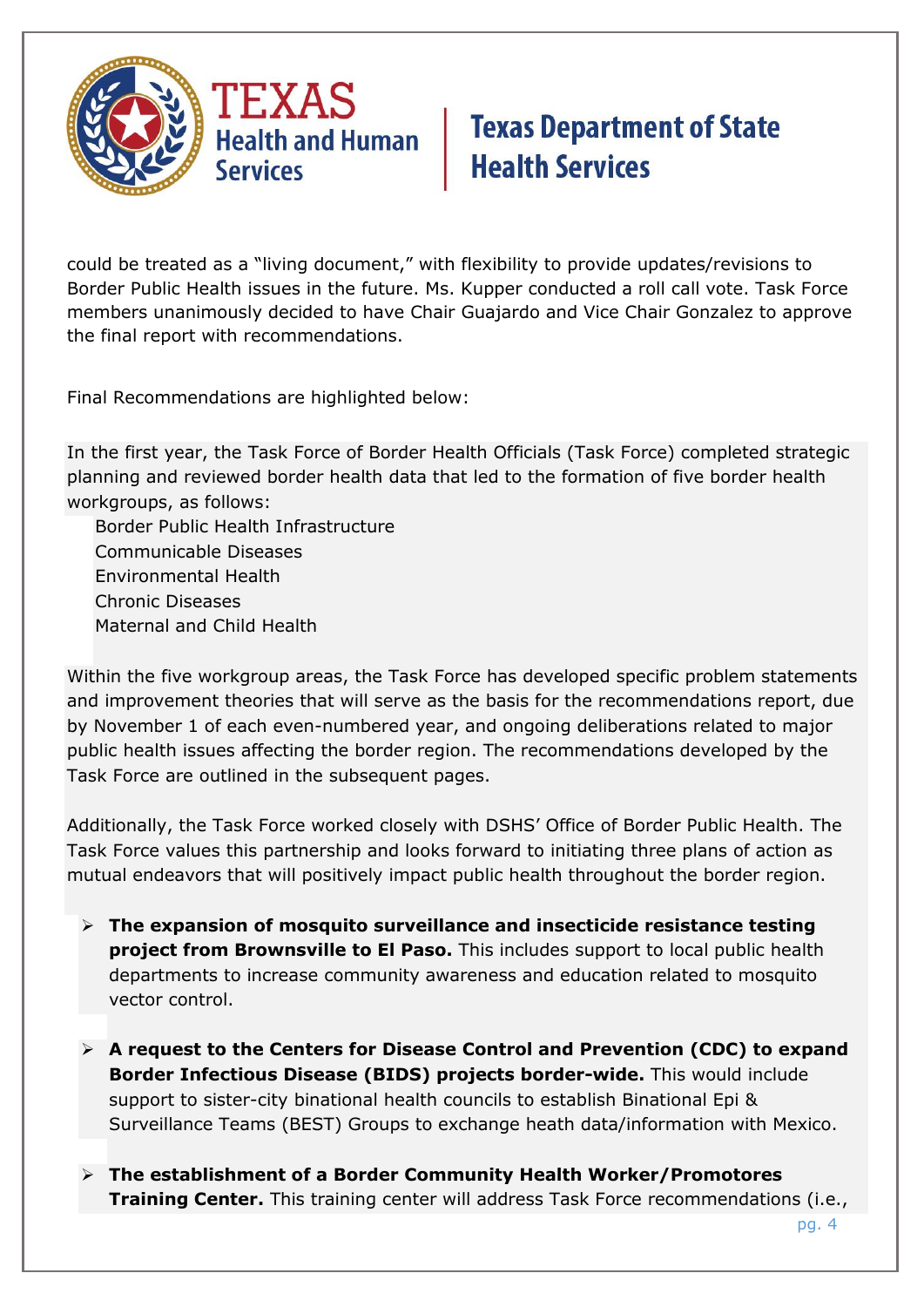

obesity, diabetes, immunizations, TB, HIV, teen age pregnancy) and the development of standardized curricula to support border public health issues.

## **Border Public Health Infrastructure**

**A. The Task Force recommends that DSHS, in collaboration with border public health entities, conduct a border surveillance and laboratory capacity assessment to identify gaps in human, environmental and zoonotic investigations and testing with the ultimate goal of improving efficiency, reporting times and capabilities to meet the unique needs and challenges of border public health.**

**Discussion:** On any given day, thousands of people cross the Texas-Mexico border. With this high rate of border transmigration, it presents public health challenges to the health departments working along the border. This is further compounded by the lack of existing public laboratory capabilities in the border areas to test for immediate reportable conditions. In order to be effective in the prevention and coordination of public health threats and emergencies, it is necessary that laboratory capabilities exist in the border areas to test, diagnose, and treat in a short time frame. When public health fails to do this, the risk of a patient not returning for laboratory results and treatment increases and poses substantial risks of high consequence disease exposures to the general public. The risk for exposure increases even more so due to the lack of access to healthcare along the Texas-Mexico border areas**.** 

Currently, the existing lab capabilities for public health departments along the Texas-Mexico border area require that the specimens be packaged and transported for overnight delivery to a state lab several hundred miles away, potentially compromising the specimen. The existing local public laboratories are also not able to complete all of the testing levels for one single specimen, thus, requiring the specimen to still be sent to the state laboratory in Austin to ensure a complete specimen test. As the existing local public laboratories have limited staff, there is also a maximum number of specimens that can be accepted per day at these laboratories. This poses a problem as border public health departments are not the only agencies utilizing the local public laboratories.

The recommended border surveillance and laboratory assessment would review laboratory capacity and capability, focusing on human/clinical, environmental and zoonotic investigations with the goal of identifying the means to maximize public health response efficiency and capability. The assessment will assist in the identification of laboratory resources in an effort to improve specimen testing turn-around time, timely completion and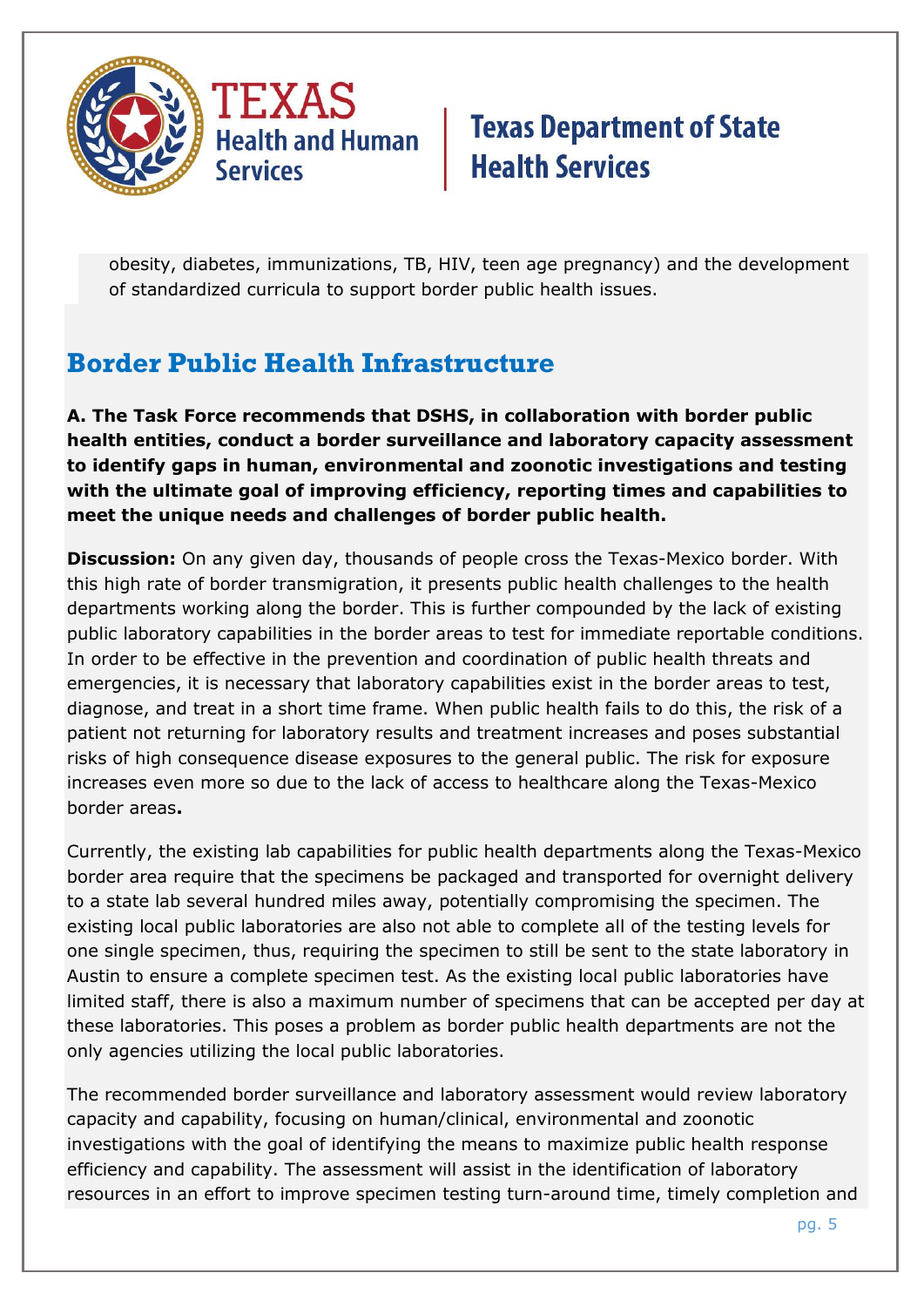

interpretation of results, shorten timeframes of patient exposure to the general public, with the ultimate goal of reducing the risk of potential disease proliferation along the Texas-Mexico border.

### **B. The Task Force recommends that DSHS establish agreements with local higher educational institutions and local laboratory resources to enhance public health laboratory testing capabilities which are cost-effective, timely and confidential.**

**Discussion:** In an effort to address the lack of laboratory capabilities available to border public health departments, a collaboration between DSHS and local educational institutions and laboratory resources would provide a mechanism to enhance the lab capabilities in these areas. Utilizing higher education institutions and local laboratory resources with mechanisms ensuring confidentiality would allow for the provision of testing assessments equal to the state in quality, ensure efficiency and accuracy in laboratory results, and enhance the local capacity for human and non-human samples. Overall, this timely and accessible model will improve response times, contributing to better public health outcomes and the improvement of public health intervention and response along the border.

### **C. The Task Force recommends that DSHS laboratory support year-round arboviral surveillance in the southern Texas-Mexico border region.**

**Discussion:** As with the lack of state lab capabilities to test human specimens along the Texas-Mexico border, the health departments in these areas currently send their vector specimens to the state laboratory in Austin. This is done between May and November of each year, termed as 'mosquito season', to coincide with "warmer months" in Texas. Unfortunately, the southernmost counties in Texas experience warmer climates year-round, which poses an environmental concern as this warm climate enables the breeding of mosquitoes year-round and outside the designated 'mosquito season'. Given this mosquito activity throughout the year, the high-risk for vector-borne diseases exists in the southernmost counties of Maverick, Val Verde, Webb, Zapata, Starr, Hidalgo, Willacy and Cameron. The recommendation to expand mosquito testing and surveillance year-round in the designated southernmost counties is essential to track and combat local outbreaks of emerging mosquito-borne infectious disease threats. The testing should allow for arboviral speciation, PCR, IgM, and IgG testing.

**D. The Task Force recommends that DSHS establish a Border Public Health Multi-Disciplinary Response Team to deploy in response to outbreaks, public health threats and disasters. DSHS should establish intergovernmental agreements to develop policies, plans and procedures to facilitate an effective response.**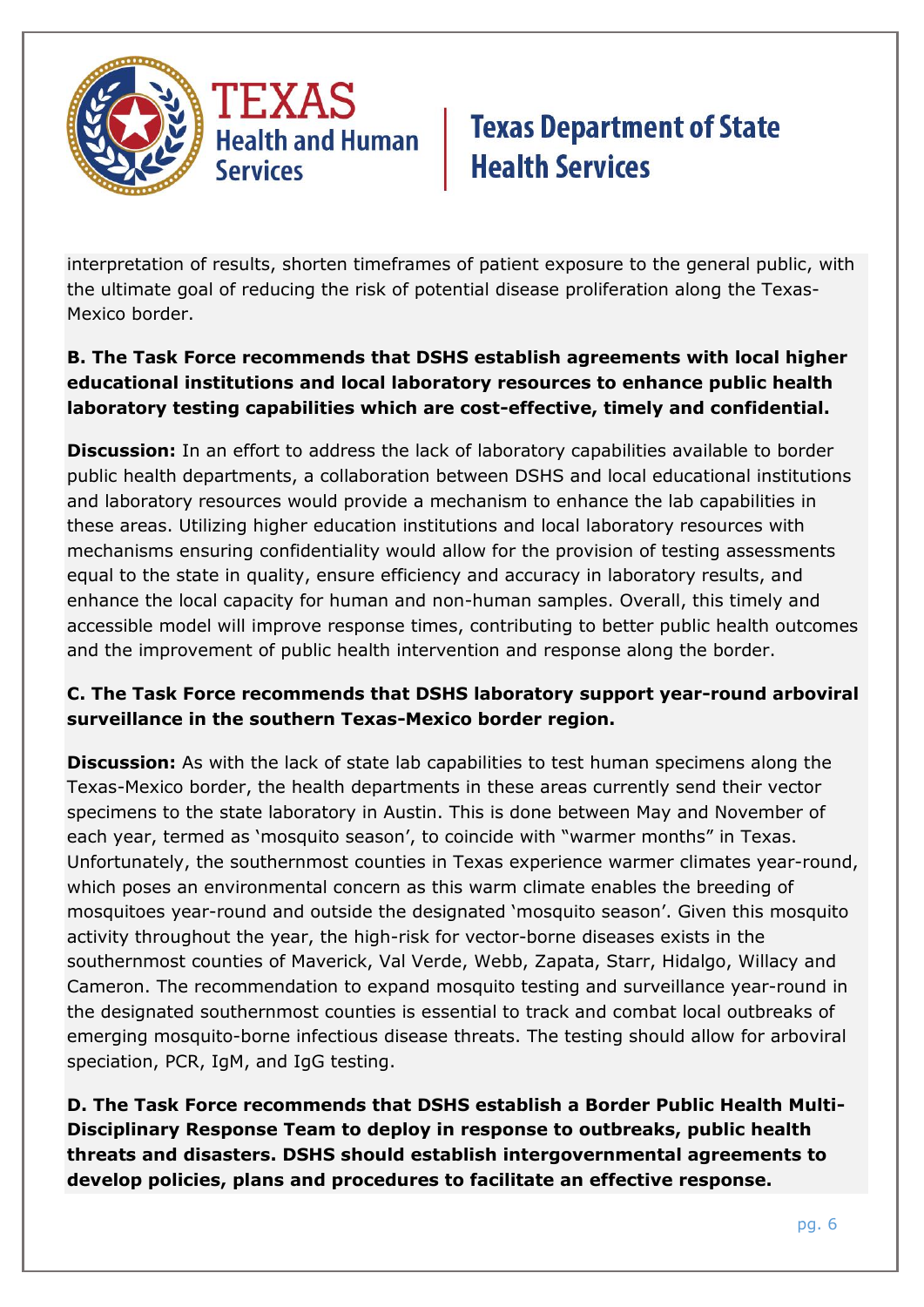

**Discussion:** With the large number of crossings between Texas and Mexico, border public health departments are on the frontline to safeguard not only Texas, but the rest of the nation from new and emerging public health threats. As these areas also face challenges associated with access to care, trans-migratory populations, poverty and lack of health insurance, border public health departments must take these challenges into account when responding to a public health threat. Considering the demographics, rapid growth, and cross-border dynamics of the Texas-Mexico border region, there are unique stressors on border public health infrastructure when compared to non-border regions of Texas.

The establishment of the Border Public Health Multi-Disciplinary Response Team will assist in addressing the language, cultural and environmental factors associated with the handling a public health threat in a given community. The recommended Border Public Health Multi-Disciplinary Response Team would consist of, but not be limited to, an epidemiologist, sanitarian, nurse, and public health specialist to assess border health infrastructure and response capabilities for emerging threats. This team would be provided training, equipment, and support staff to enhance intervention and border health response efforts along the border.

### **Communicable Diseases**

- **A. The Task Force recommends that DSHS, in collaboration with local health departments, establish demonstration training opportunities, providing continuing education credits for Community Health Workers, healthcare professionals and public health staff in the border region with supporting annual funding for challenges that have a higher prevalence in border public health.**
	- **Tuberculosis, in particular TB meningitis, multidrug resistant tuberculosis and TB/HIV co-infections**
	- **HIV/Sexually Transmitted Diseases**
	- **Liver diseases**
	- **Immunizations rates in pediatric and adult populations**
	- **Health care system: reportable diseases, data entry and acute care/outpatient care and public health coordination for high consequence diseases**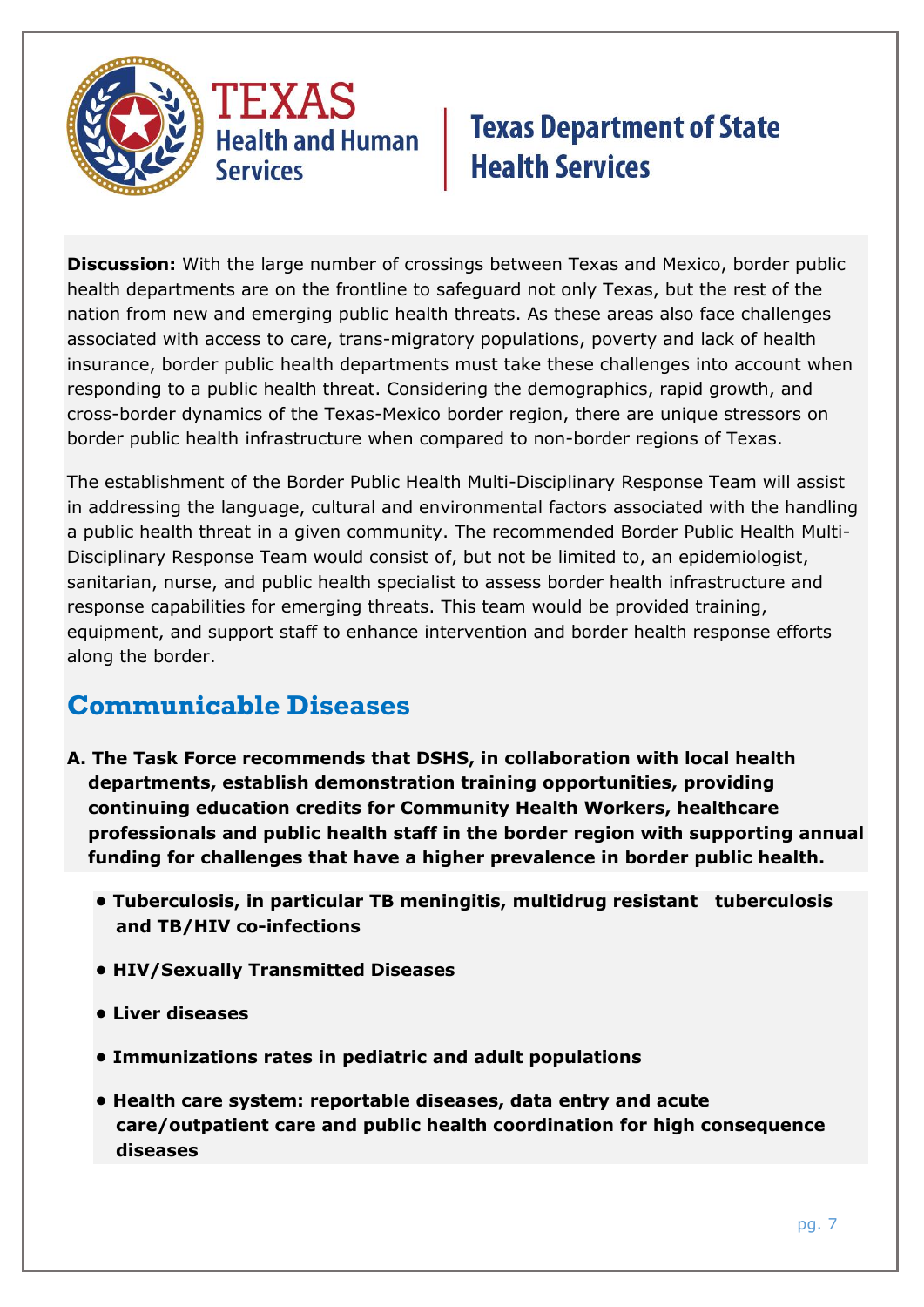

**Discussion:** There are health professional shortages accounting for 1.53 times less primary care physicians per capita compared to non-border counties and lack of access to adequate health services. Due to the health care professional shortage and lack of understanding of the prevalence of border infectious diseases, border public health departments are the frontline of care for tuberculosis (TB), HIV/Sexually Transmitted Diseases (STDs) and immunization programs.

The overall tuberculosis incidence in the Texas border region is 10.5 cases per 100,000 in population, double the Texas average of 5.5 cases per 100,000 in population. Hospitals and clinics are not equipped with negative pressure rooms and ultraviolet lights, standards needed for tuberculosis control. Although TB is more prevalent along the border region, community members are unaware of common symptoms and stigma is still a barrier to seeking care for a preventable and curable disease.

Recently, HIV and STD incidence in the Texas border counties has been increasing. Between 2006 – 2015, an average of 37% of total HIV cases diagnosed in the border area have been diagnosed late, pointing to a clear border health disparity. The dramatically high number of late diagnoses of HIV along the border reflects the difficulty patients experience accessing specialty providers and whom often must travel great distances to urban areas for services. They also deal with the stigma associated with the disease in a majority Hispanic community.

Border counties have a lower number of providers in the Texas Vaccine for Children program; with a total of 351 TVFC providers compared to 545 providers in non-border states. In the Adult Safety Net (ASN) program, a total of 66 ASN providers serve border counties compared to 470 in non-border counties and a total of 536 statewide.

In general, important challenges in border areas for successful control of communicable diseases include: 1) high incidence of TB infection and disease heightened by the delay in detection and reporting cases of TB; 2) lack of healthcare infrastructure and maintaining clinical and public health expertise and knowledge in TB, HIV/STDs, vaccine preventable diseases and liver diseases 3) low numbers of TVFC and ASN participating providers, and 4) increasing incidence of HIV/STDs due to delay in diagnosis and screening.

### **Environmental Health**

**A. The Task Force recommends that DSHS and appropriate state agencies address vector borne and zoonotic diseases and standardize practices along the border by:**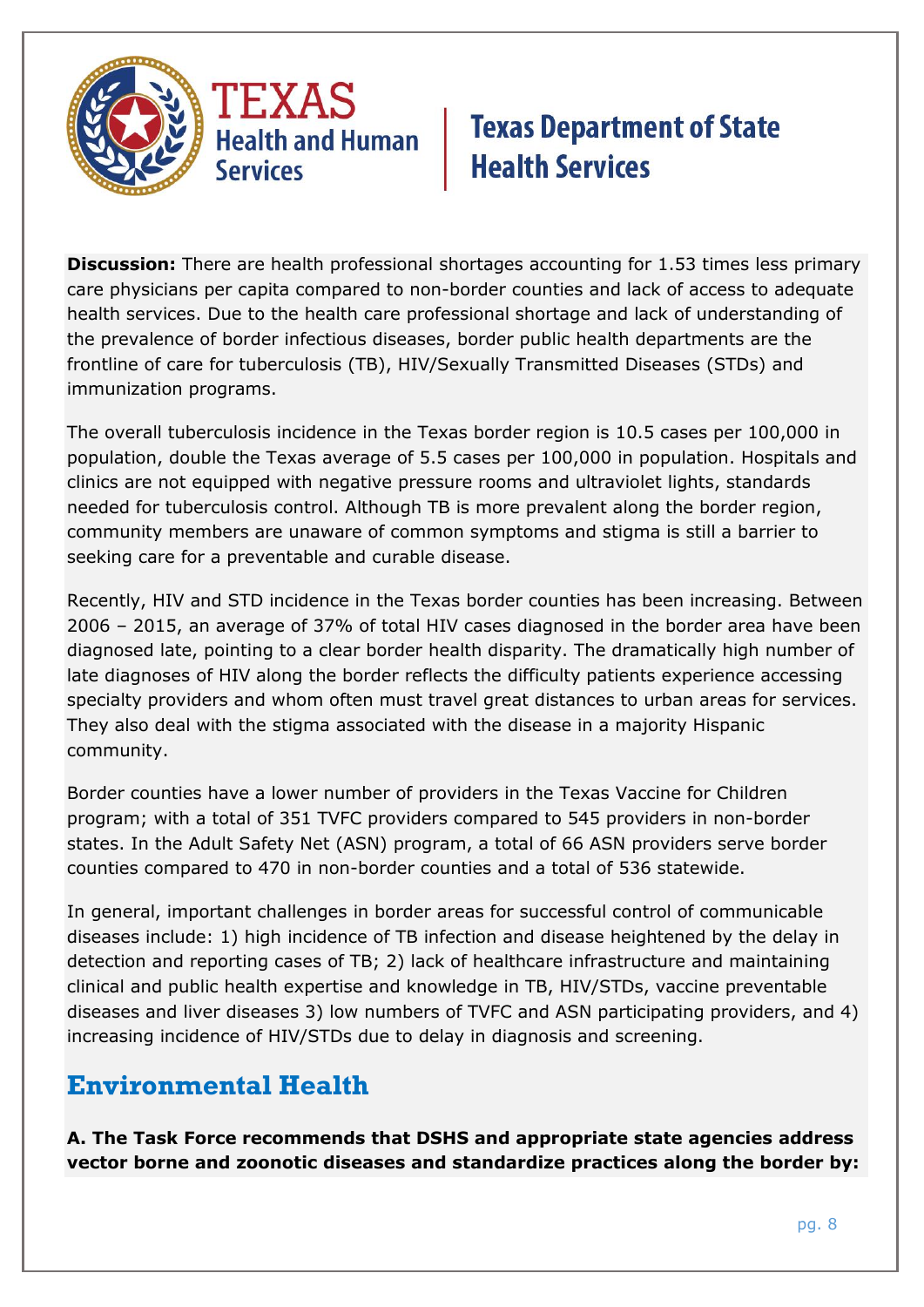



- **Creating dedicated certifications for Vector Control Officers or Vector Control Applicators to address specialization in spraying (should be more user friendly and a simpler process for public health).**
- **Providing resources to increase capacity for mitigation (i.e. staff, equipment, chemical, education, training, and using innovative methods for mosquito control as GIS, mosquito testing and other evidence based approaches etc.) for ongoing needs, emerging and new threats, emergencies, and disasters.**
- **Providing resources for dedicated Continuing education, outreach and promotion of preventive methods, such as sanitation, removal of standing water, use of repellant and reporting rashes and fever to health authorities.**
- **Develop a rapid local and regional response and support system for ongoing vector and zoonotic control activities and developing response plans for disasters (natural and manmade) i.e. flooding, hurricanes and/or outbreaks.**

**B. The Task Force recommends that DSHS provide resources to border public health departments to improve recruitment and retention of Registered Sanitarians, expand training and certifications to improve response and expansion opportunities with expert personnel to assist with the prevention of food, water, vector-borne and zoonotic diseases.**

**Discussion:** Vector, zoonotic, food and water borne diseases and contaminants serve as unique health risks on the Texas/Mexico Border due to inadequate infrastructure for surveillance, testing, personnel, enforcement standards and international risks. In addition, vectors (mosquito, fleas and ticks) are endemic to the region. Illegal food entry, illegal food vending and inadequate infrastructure for potable water systems in unincorporated areas also add to the risk of a public health threat.

In light of these factors, the Environmental Health recommendations made are critical to the Texas/Mexico Border region as they will help minimize current gaps and address current and emerging public health threats. These are initial steps toward improving the border region's overall public health system. The recommendations will further enhance a public health system that will provide solutions and benefits for Texas residents and communities along the US-Mexico border region. Underdeveloped and undeveloped communities in unincorporated areas (*colonias*) suffer from inadequate housing standards and have large uninsured populations that add potential health risks due to a lack of early and timely health care. Lack of adequate solid waste management (illegal dumping of trash, debris and tires) and the lack of integrated pest management contributes to vector breeding. Inadequate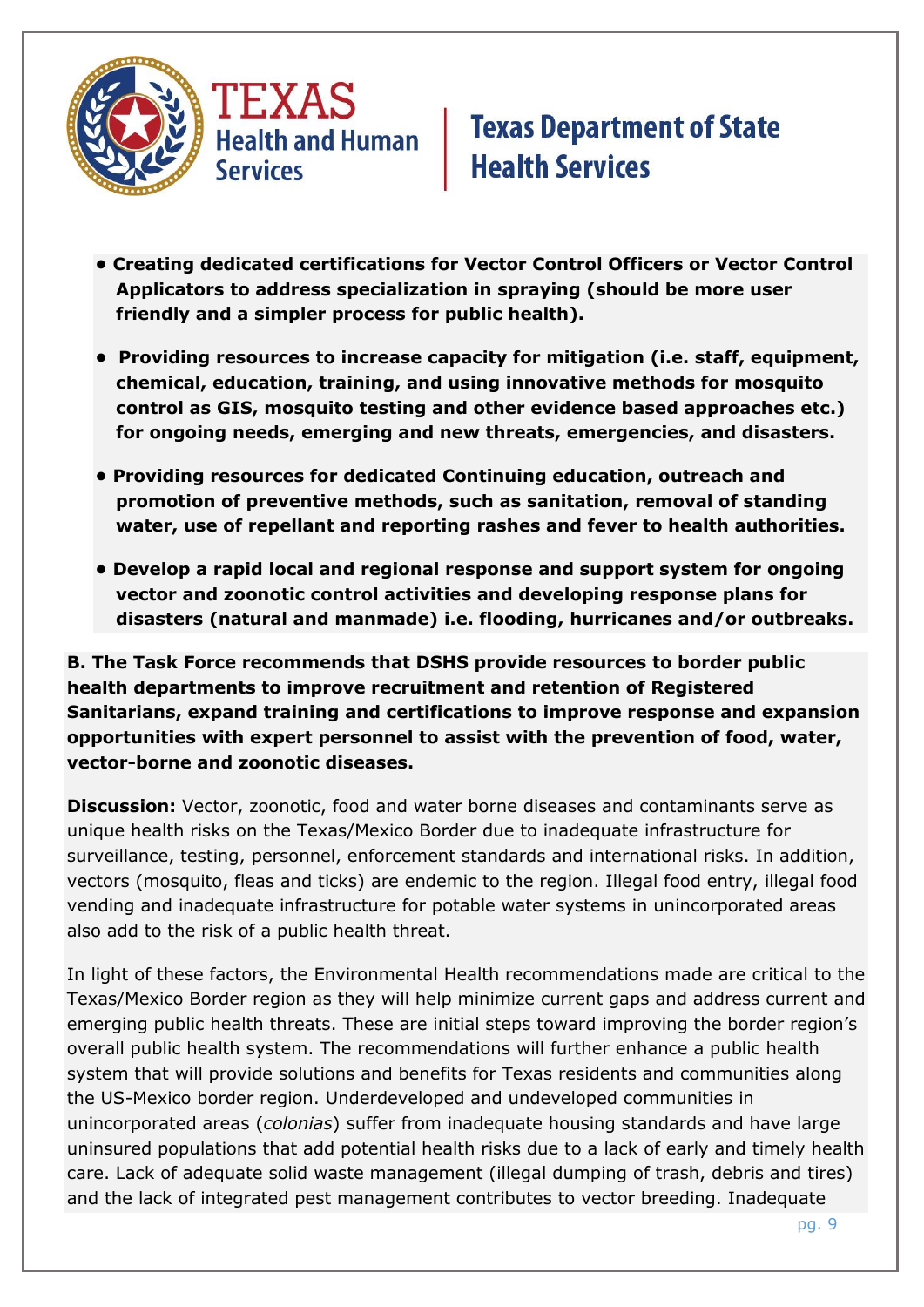

food and waterborne disease resources including surveillance, sanitarians or other professional staff to conduct inspections and investigation, combined with the lack of local and timely laboratory testing adds to the increased risk for disease threats. In already overburdened communities along the border, new and emerging diseases such as the Zika Virus, which increases the risk for birth defects, pose additional health burdens on border public health departments.

### **Chronic Diseases**

**A. The Task Force recommends that DSHS work on establishing evidence-based, culturally-appropriate school-based programs on childhood obesity prevention targeting border communities in collaboration with School Health Advisory Councils and local stakeholders.** 

**B. The Task Force recommends that DSHS work with academic centers and border health experts on the border to collaborate and support Border Health Task Force initiatives to establish specific chronic disease priorities and programs to address chronic disease in border populations.**

**C. The Task Force recommends that DSHS collaborate with HHS agencies to expand pediatric and adult services for diabetes, hypertension and obesity by preventive educational services, screenings, treatment and referrals in the border region. These interventions should include bilingual, culturally-appropriate outreach campaigns in collaboration with Community Health Worker/Promotores, other local interventions, academic centers, nonprofit organizations, schools, worksite programs, local businesses and healthcare entities that provide early detection of pre-diabetes, prehypertension and obesity.** 

**Discussion:** In 2015, the obesity burden in border counties was at 35.1% prevalence compared to 31.9% in non-border counties. The border county obesity prevalence rate of 35.1% can be compared to the top 5 states in the nation. Obesity leads to increased morbidity and mortality in cardiovascular diseases, chronic diseases of childhood, asthma and some forms of cancer.

The prevalence of diabetes along the border counties continues to increase in comparison to non-border counties at an alarming rate. In 2015, the diabetes burden in border counties was at 13.9% prevalence compared to 11.2% in non-border counties.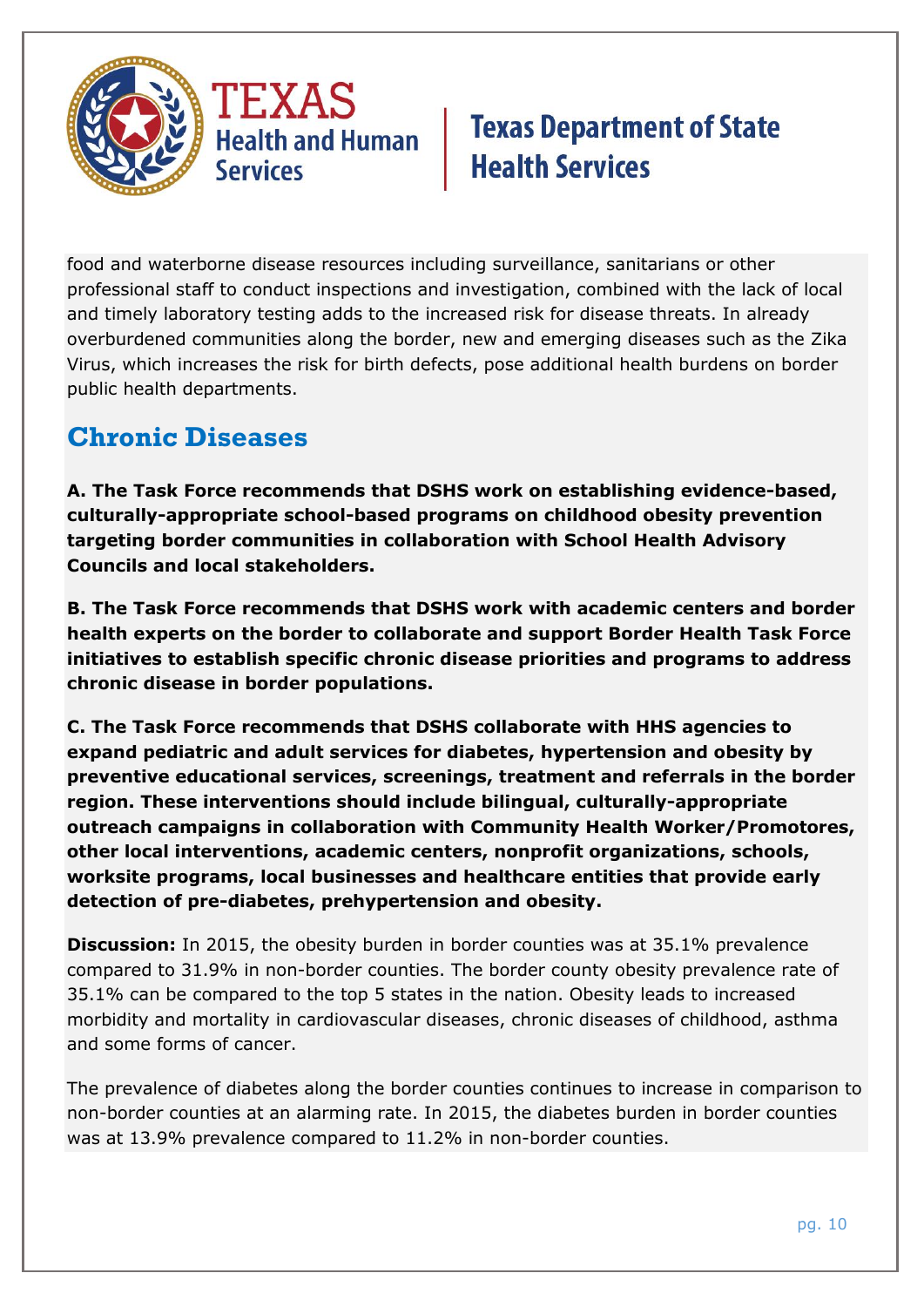

It is more cost effective to address preventable chronic diseases early to avoid early death, morbidity, disability secondary to chronic diseases. In general, important challenges to successful control of diabetes, hypertension and obesity include: 1) delay in detection of pre-diabetes and/or diabetes, pre-hypertension and obesity in both pediatric and adult populations 2) lack of access to low cost care 3) lack of community education on diabetes, hypertension and obesity and 4) the need to reinforce and strengthen policies addressing chronic disease.

## **Maternal Child Health**

**A. The Task Force recommends that it be designated as the advisory committee for the Office of Border Public Health's Community Health Worker Training Center to ensure that curricula addresses border health needs, is culturally competent and includes resources and services available in local communities. Official Task Force meetings will include time on the agenda for an update from the CHW Training Center and for Task Force feedback.**

**B. The Task Force recommends that the state provide resources necessary to continue and expand the CMS/Title V Maternal and Child Health Program for counties at high risk for Zika, building on the successes by establishing similar initiatives focusing on Maternal Child Health.**

**Discussion:** Important outcome measures indicate that the health of women and children is poorer along the Texas-Mexico border than the rest of the state. The border has a significantly higher teen pregnancy rate, a higher percentage of late prenatal care, higher percentage of infants born preterm and higher rates of neural tube defects. The border population has a higher percentage of uninsured; 14.6% of those 0-17 years are uninsured compared with 12.7% for Texas and 44.3% of those 18-64 years are uninsured versus 24.8% for Texas. Due to this disparity, women along the border have less access to medical care including preventive screenings, family planning resources, prenatal care, primary health care, dental care and mental health services. Prenatal care and post-partum care is important for both mother and baby as research has shown that late prenatal care is more prevalent among women with low birth weight infants than women with healthy weight infants. These disparities highlight the need to improve access to health care and to educate women and their partners about services that are available. Evidence also shows that Community Health Workers are effective in improving health outcomes through outreach, education, and linkage to community resources. Community Health Workers meet women in their homes and communities to offer education in their preferred language and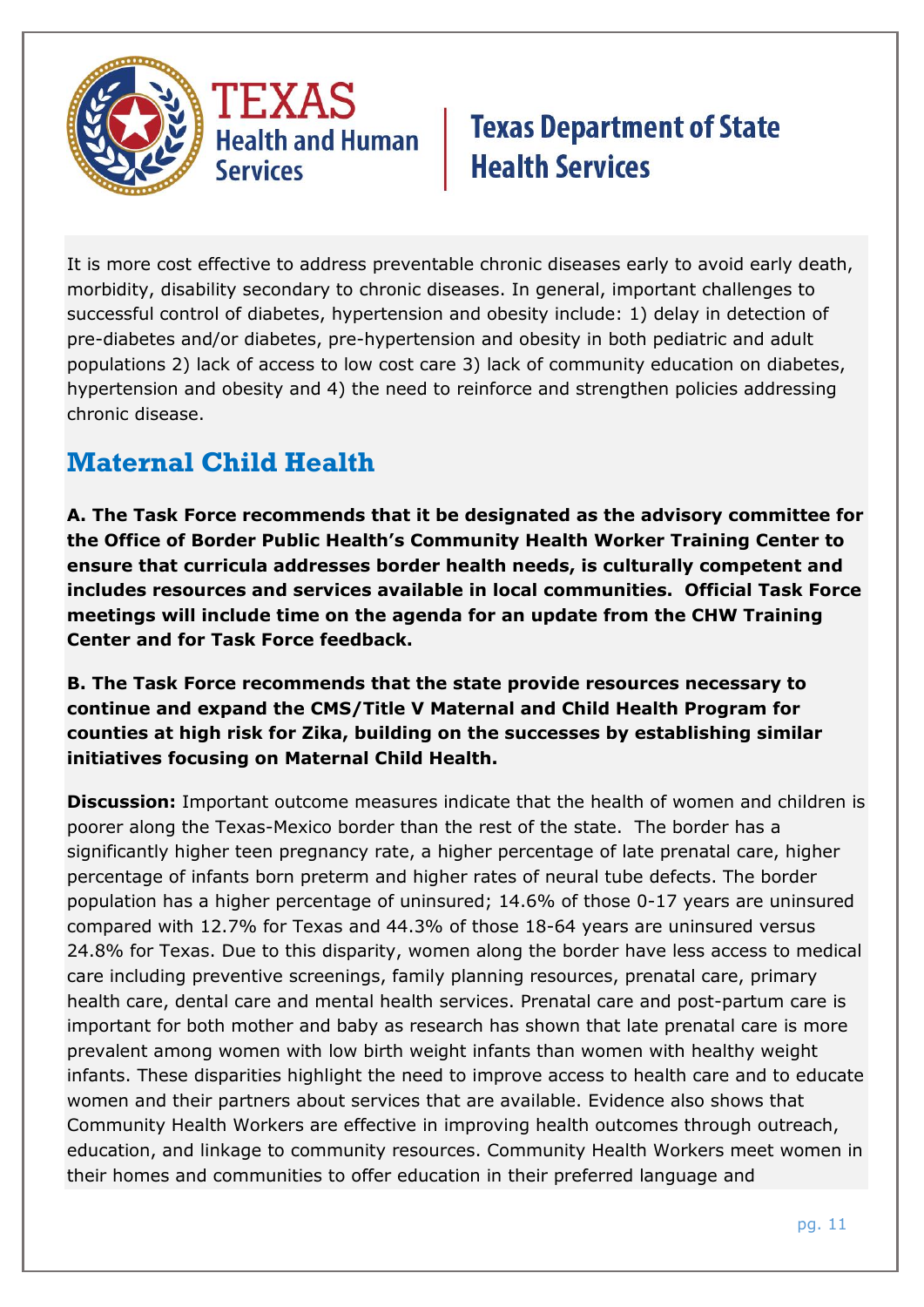

immediately garner trust. This builds a solid foundation for women to seek care and have the support to navigate through a very complex health care system.

**C. The Task Force recommends allowing parenting adolescents to consent to their own sexual and reproductive healthcare to lower the incidence of repeat teen pregnancies along the border.**

**D. The Task Force recommends that the state require a public health representative be included on all School Health Advisory Councils along the border to share best practices and evidence-based information.**

**E. The Task Force recommends that the state provide resources necessary to continue and build on local initiatives focusing on teen health issues along the border.**

**Discussion:** Texas ranks fifth in the country for highest teen pregnancy rates and first in the country for repeat teen pregnancy rates. Rates of teen pregnancy and repeat teen pregnancies are significantly higher along the Texas-Mexico border than the rest of the state. Having to acquire parental consent for contraceptive services as a parenting adolescent is a significant barrier in the prevention of repeat teen pregnancy.

Research has shown that teenage parents are less likely to complete high school and more likely to be unemployed and to live in poverty, increasing the risk of cyclic poverty for their children. Plus, the border population has a higher percentage of people living in poverty (29% vs 16%) and a lower educational attainment (67% vs 84% with HS diploma or higher) than the non-border population of Texas. Decreasing the number of teenagers becoming pregnant along the border is critical to improving these disparities in these communities. In addition, integrating a public health representative to ensure that information disseminated through School Health Advisory Councils are evidence-based and provide local resources is essential. In an effort to address the high incidence rates of teen pregnancy, it is recommended that initiatives such as the South Texas Adolescent Summit, held in Edinburg in August of 2018, continue and are supported. This summit incorporated concepts, resources and partnerships, which are essential to public awareness of teen pregnancy issues along the border.